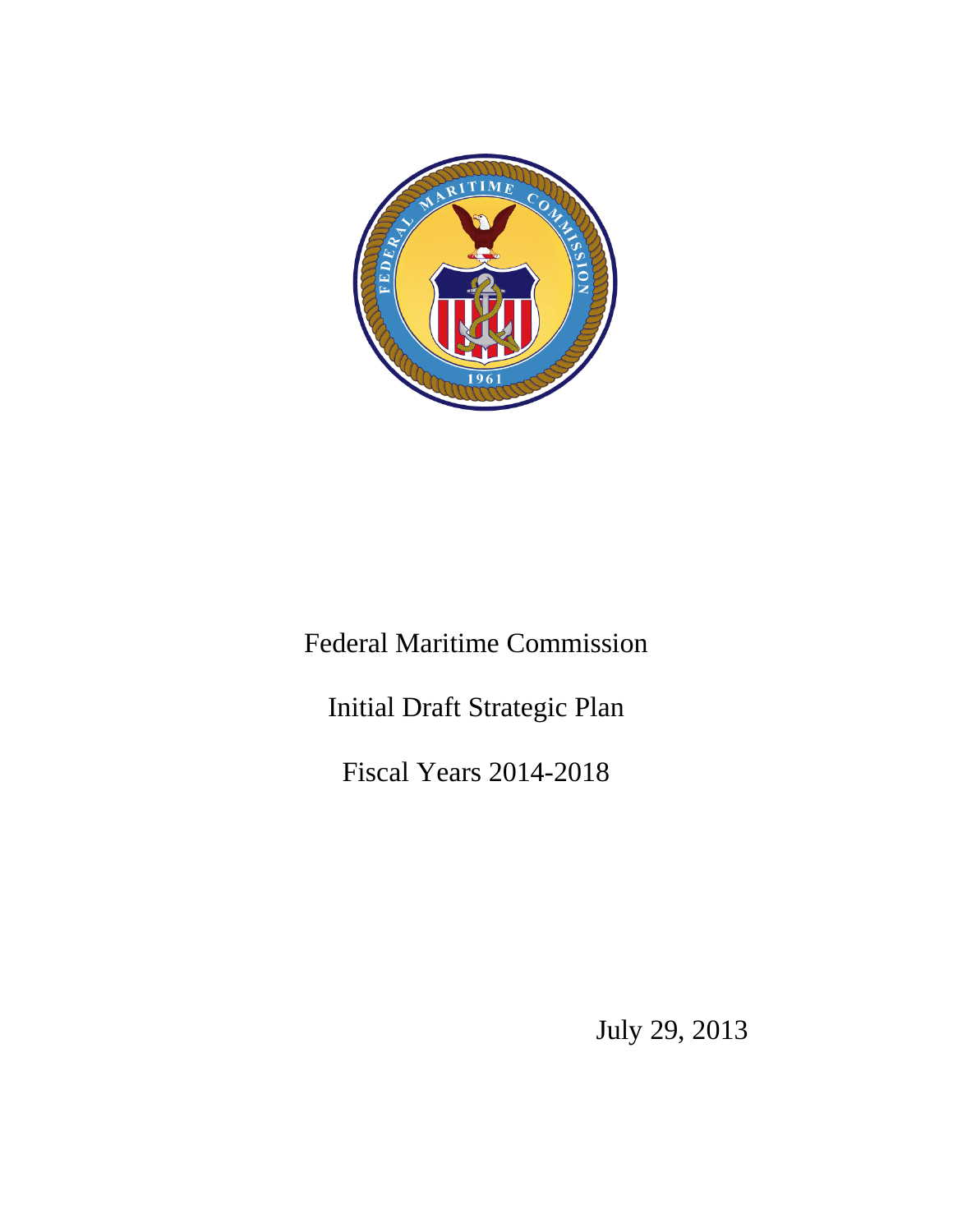# **Table of Contents**

| Strategic Goal 1: Maintain an efficient and competitive international ocean                                                                |
|--------------------------------------------------------------------------------------------------------------------------------------------|
| Objective 1: Enhance efficiency in the trades through the use of asset sharing                                                             |
| Strategic Goal 2: Protect the public from unlawful, unfair and deceptive<br>ocean transportation practices and resolve shipping disputes10 |
| Objective 1: Identify and take action to end unlawful, unfair and deceptive                                                                |
| Objective 2: Prevent public harm through licensing and financial responsibility                                                            |
| Objective 3: Enhance public awareness of agency resources, remedies and<br>regulatory requirements through education and outreach13        |
| Objective 4: Impartially resolve international shipping disputes through                                                                   |
|                                                                                                                                            |
|                                                                                                                                            |
|                                                                                                                                            |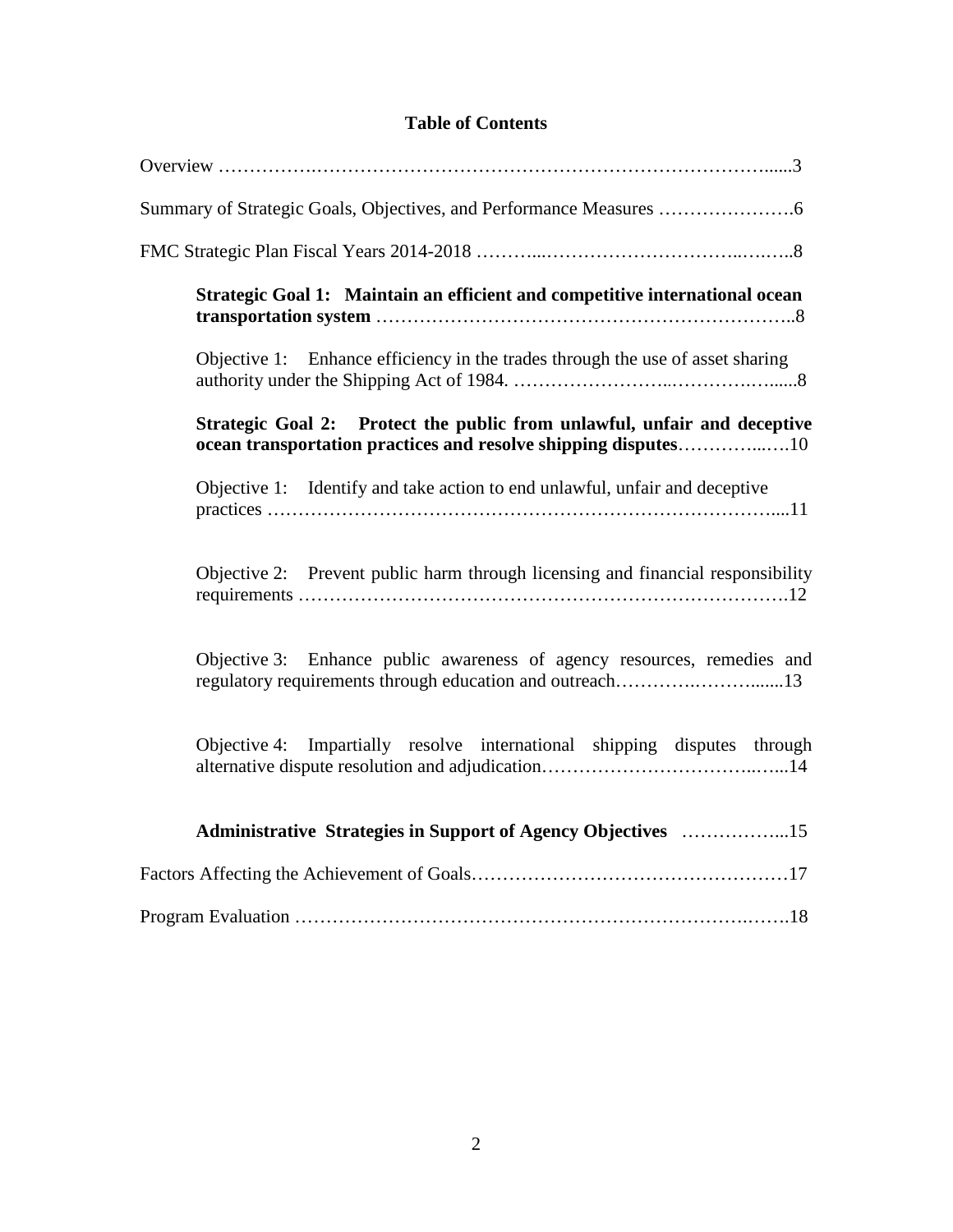#### **OVERVIEW**

The Federal Maritime Commission ("FMC") is pleased to issue this new 2014- 2018 Strategic Plan. This plan replaces and updates the current 2010-2015 Strategic Plan. OMB is requiring all federal agencies to prepare strategic plans for the 2014-2018 time period in an effort to coordinate planning across the federal government. This plan retains previous strategic goals one and two, as well as a section on the Administrative Strategies in support of Agency Objectives. This latter section was established for administrative support functions such as human resources, information technology and financial management. Each of these important functions is subject to its own stringent planning and measuring regimes pursuant to various laws and executive mandates. Those related plans support this strategic plan and are referenced and described herein. This plan sets goals and objectives for each fiscal year through 2018 and contains targets and measures linked to objectives via strategies. It should be noted that for the most part the target measures for 2013 and the out years are below the actual 2012 performance. This is for two reasons. The first is that the 2012 actuals were markedly higher than the prior years' thus belying the trend. Secondly, the trend forecasts of achievable targets were lowered to account for anticipated reductions in staff resources due to fiscal austerity. These objectives, strategies, targets, and measures drive the agency's budgetary process. This strategic plan conforms with the spirit and letter of the *GPRA Modernization Act of 2010*; OMB Circular A-11 *Preparation of Submission of Strategic Plans, and Annual Program Performance Reports*; and Executive Order 13450 – *Improving Government Program Performance.*

### **Mission**

To foster a fair, efficient and reliable international ocean transportation system and to protect the public from unfair and deceptive practices.

#### **Strategic Goal 1**

Maintain an efficient and competitive international ocean transportation system.

#### **Strategic Goal 2**

Protect the shipping public from unlawful, unfair and deceptive ocean transportation practices and resolve shipping disputes.

#### **History**

The FMC was established as an independent regulatory agency by Reorganization Plan No. 7, effective August 12, 1961. Prior to that time, the Federal Maritime Board was responsible for both the regulation of ocean commerce and the promotion of the United States Merchant Marine. Under the reorganization plan, the shipping laws of the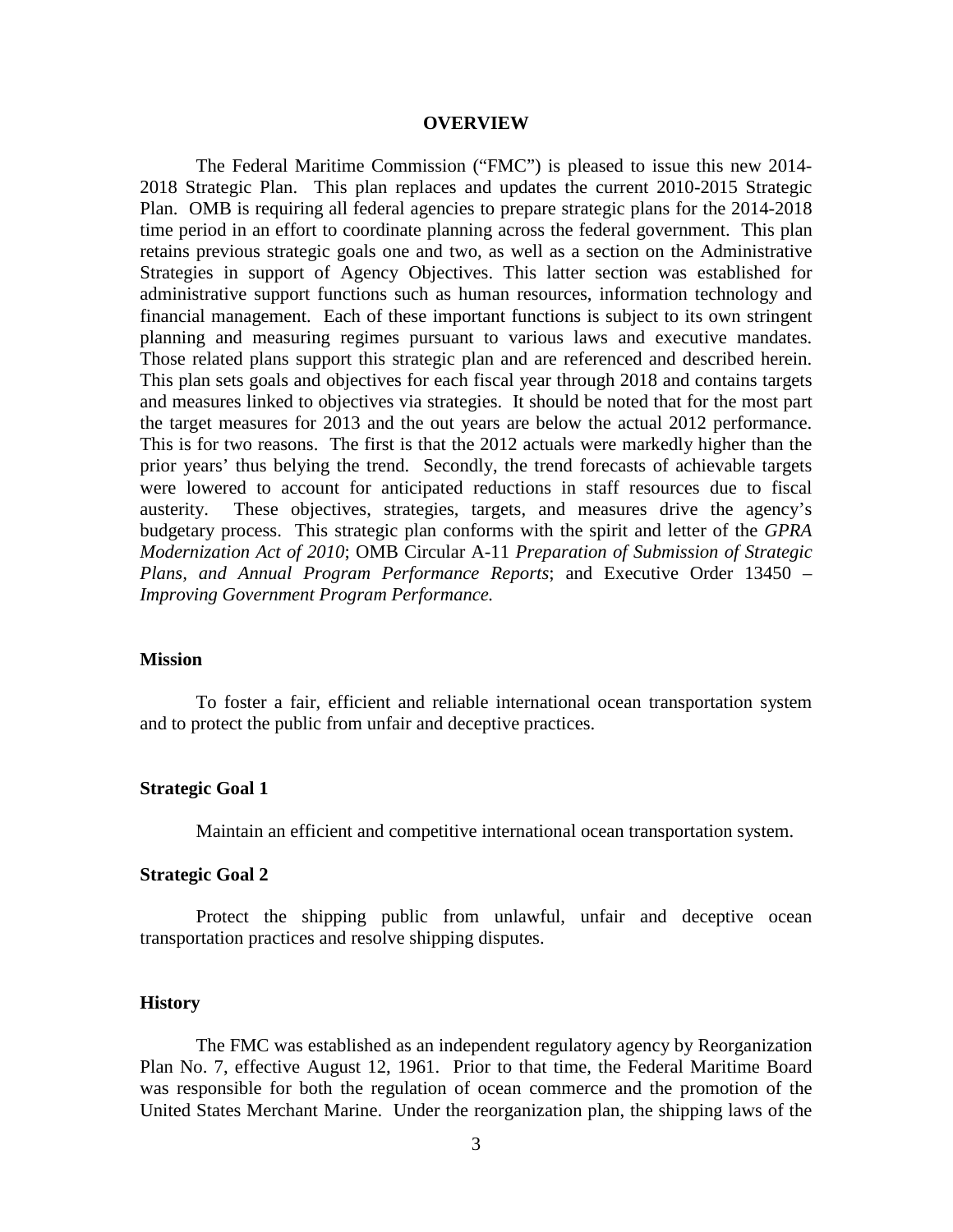U.S. were separated into two categories — regulatory and promotional. The responsibilities associated with the promotion of an adequate and efficient U.S. Merchant Marine were assigned to the Maritime Administration, now located within the Department of Transportation. The newly created FMC was charged with administering the regulatory provisions of the shipping laws.

The Commission is responsible for the regulation of oceanborne transportation in the foreign commerce of the United States. The passage of the Shipping Act of 1984 ("Shipping Act") brought about major change in the regulatory regime applicable to shipping companies operating in the U.S. foreign commerce. The subsequent passage of the Ocean Shipping Reform Act of 1998 ("OSRA"), with its deregulatory amendments and modifications to the Shipping Act, further signaled a significant shift in shipping regulation.

### **Functions**

The principal statutes administered by the Commission are the Shipping Act, the Foreign Shipping Practices Act of 1988 ("FSPA"), section 19 of the Merchant Marine Act, 1920 ("1920 Act"), and Pub. L. No. 89-777. Most of these statutes were amended by OSRA and are now codified in Title 46 of the U.S. Code at sections 40101 through 44106.

The Commission's principal regulatory responsibilities include:

- Reviewing agreements among ocean common carriers and marine terminal operators ("MTOs") relating to service in the U.S. foreign oceanborne trades, to ensure that they do not cause substantial increases in transportation costs or decreases in transportation services.
- Maintaining the service contracts database and reviewing service contracts between ocean common carriers and shippers to guard against detrimental effects to shipping in the U.S. foreign trades.
- Providing a forum for exporters, importers and other members of the shipping public to obtain relief from ocean shipping practices or disputes that impede the flow of commerce and otherwise cause economic harm.
- Ensuring that common carriers' tariff rates and charges are accessible to the shipping public in private, electronically accessible systems.
- Monitoring rates, charges, and rules of foreign government-owned or controlled carriers to ensure that they are just and reasonable.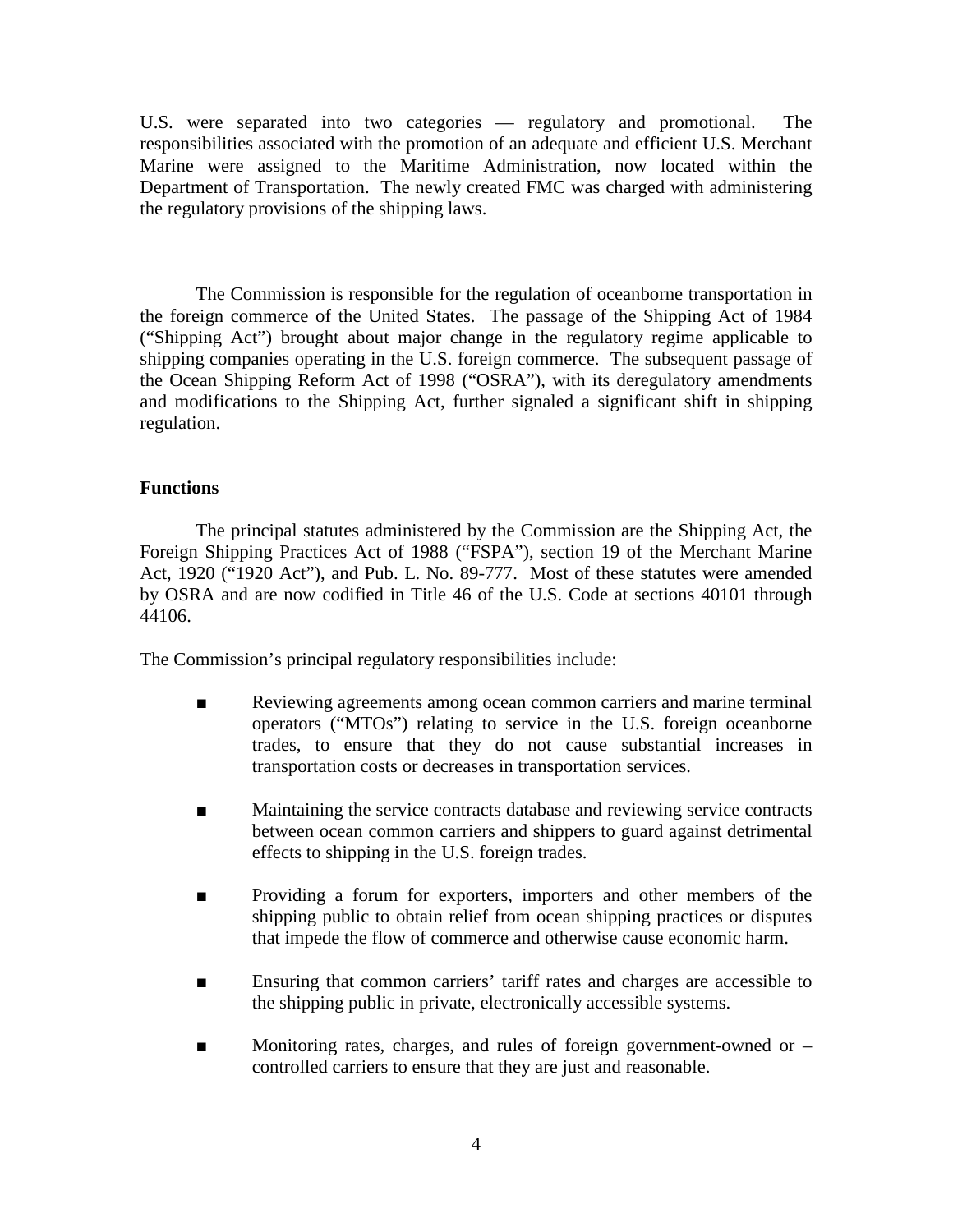- Issuing passenger vessel certificates evidencing financial responsibility of vessel owners or charterers to pay judgments for personal injury or death, or to refund passenger fares for the nonperformance of a voyage or cruise.
- Licensing ocean transportation intermediaries ("OTIs") in the U.S. to protect the public from unqualified, insolvent, or dishonest companies.
- Ensuring that OTIs maintain sufficient financial responsibility to protect the shipping public from financial loss.
- Protecting the shipping public against economic harm by investigating rates, charges, classifications, and practices of common carriers, MTOs, and OTIs operating in the foreign commerce of the U.S, and acting to stop unjust or unlawful practices.
- Taking action to address unfavorable conditions arising out of foreign government or business practices in the U.S. foreign shipping trades.

### **Organization**

The Commission is composed of five commissioners appointed by the President with the advice and consent of the Senate. Commissioners serve five-year, staggered terms, and no more than three members of the Commission may belong to the same political party. The President designates one of the Commissioners to serve as Chairman. The Chairman is the chief executive and administrative officer of the agency.

The Commission's organizational units consist of: the Offices of the General Counsel, Secretary (including the Library), Consumer Affairs and Dispute Resolution Services, Administrative Law Judges, Equal Employment Opportunity, Inspector General, Managing Director, Budget and Finance, Human Resources, Information Technology, and Management Services; the Bureaus of Certification and Licensing, Enforcement, and Trade Analysis; and the Commission's Area Representatives.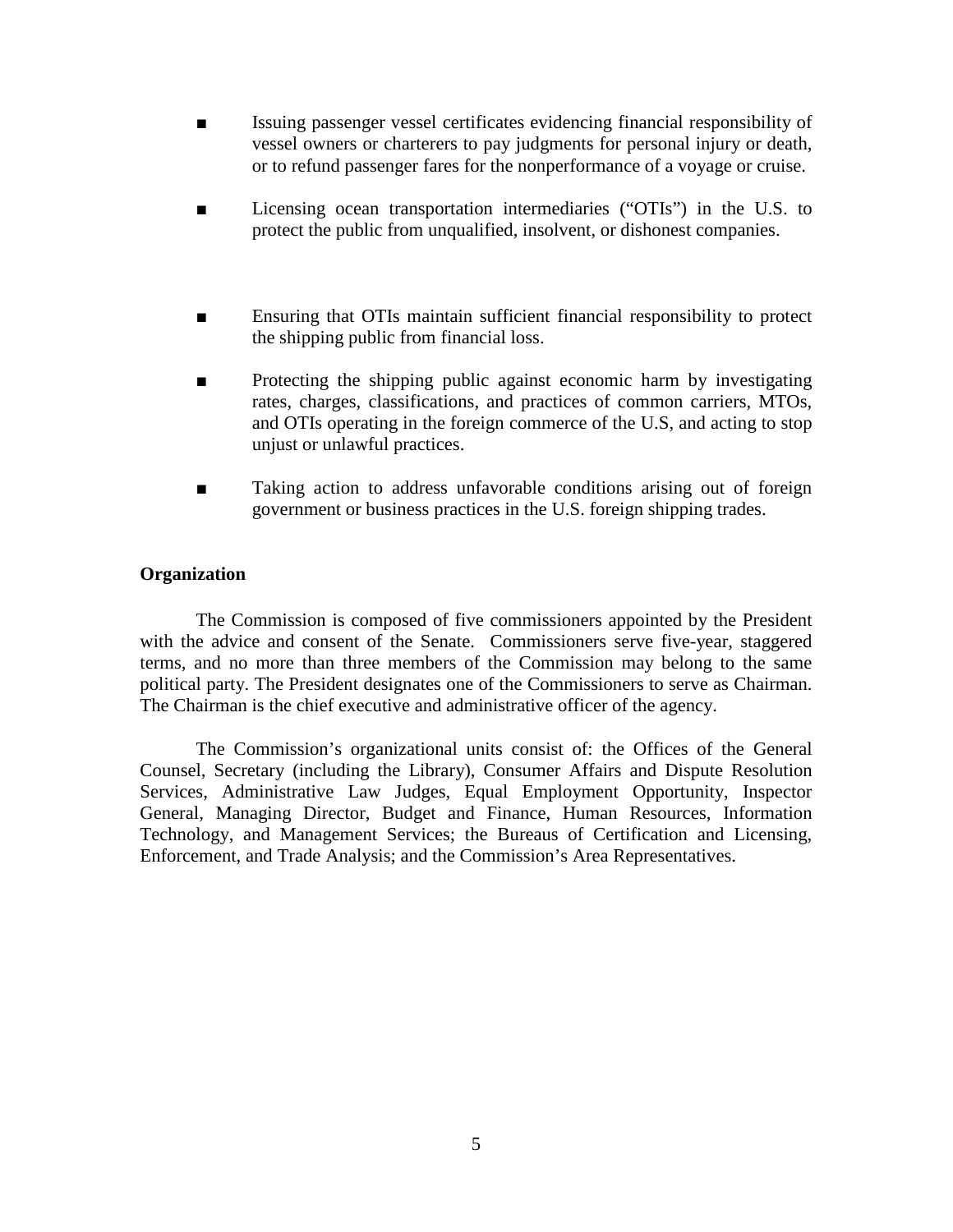|  | <b>Summary of Strategic Goals, Objectives, and Performance Measures</b> |
|--|-------------------------------------------------------------------------|
|--|-------------------------------------------------------------------------|

| <b>Strategic</b><br>Goal                                                                                                                                                              | Objective                                                                                                                                               | <b>Performance</b><br><b>Measures</b>                                                                                                                                                                                                           | 2012<br>Actual   | 2013<br>Target | 2014<br>Target | 2015<br>Target | 2016<br>Target | 2017<br>Targe | 2018<br>Target |
|---------------------------------------------------------------------------------------------------------------------------------------------------------------------------------------|---------------------------------------------------------------------------------------------------------------------------------------------------------|-------------------------------------------------------------------------------------------------------------------------------------------------------------------------------------------------------------------------------------------------|------------------|----------------|----------------|----------------|----------------|---------------|----------------|
| <b>STRATEGIC</b><br><b>GOAL 1:</b><br><b>Maintain an</b><br>Efficient &<br>Competitive<br><b>International</b><br>Ocean<br><b>Transportation</b><br><b>System</b>                     | <b>OBJECTIVE 1:</b><br>Enhance<br>efficiency in the<br>trades through the<br>use of asset<br>sharing authority<br>under the<br>Shipping Act of<br>1984. | Percentage share<br>of U.S.<br>containerized<br>cargo moving on<br>other agreement<br>parties' vessels<br>in major U.S.<br>trades                                                                                                               | N/A <sup>2</sup> | 39%            | 39.5%          | 40%            | 40.5%          | 41%           | 41.5%          |
| <b>STRATEGIC</b><br>GOAL 2:<br><b>Protect the</b><br>public from<br>unlawful,<br>unfair and<br>deceptive ocean<br>transportation<br>practices and<br>resolve<br>shipping<br>disputes. | <b>OBJECTIVE 1:</b><br>Identify and take<br>action to end<br>unlawful, unfair<br>and deceptive<br>practices.                                            | Percentage of<br>enforcement<br>actions taken<br>under the<br>Shipping Act of<br>1984<br>successfully<br>resolved through<br>favorable<br>judgment,<br>settlement,<br>issuance of<br>default<br>judgment, or<br>compliance letter<br>or notice. | 88%              | 76%            | 76.5%          | 77%            | 77.5%          | 77.5<br>$\%$  | 77.5%          |
|                                                                                                                                                                                       | <b>OBJECTIVE 2:</b><br>Prevent public<br>harm through<br>licensing and<br>financial<br>responsibility<br>requirements.                                  | Percentage of<br>decisions on<br>completed OTI<br>license<br>applications<br>rendered within<br>60 calendar days<br>of receipt,<br>facilitating<br>lawful operation<br>of OTIs with the<br>appropriate<br>character and<br>experience.          | 90.2%            | 75%            | 75%            | 75%            | 75%            | 75%           | 75%            |

 $\overline{\phantom{a}}$ 

<span id="page-5-0"></span> $\frac{1}{2}$  $\frac{1}{2}$  This is a new Objective and Measure for 2013 so there is no actual 2012 performance data.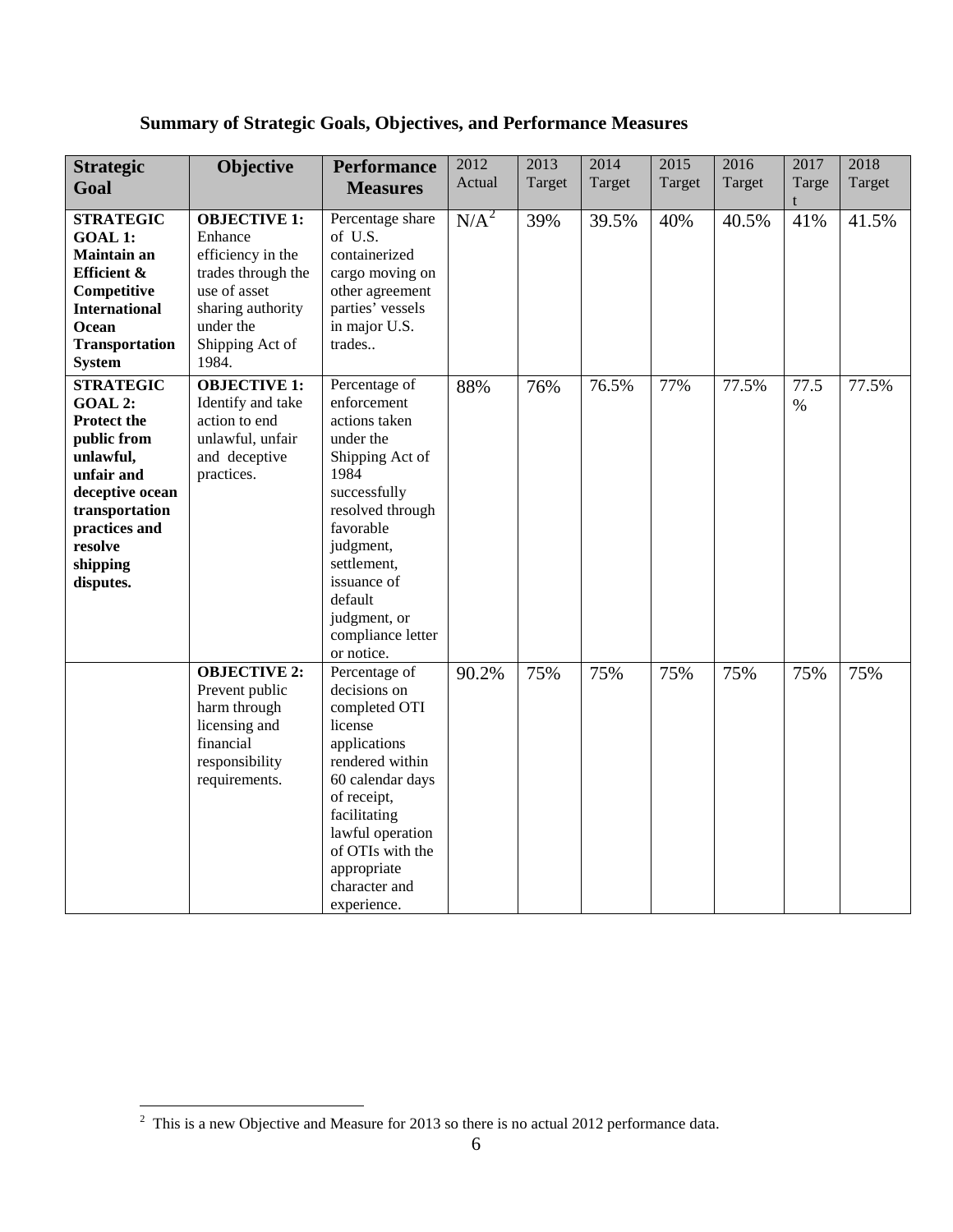| <b>Strategic Goal</b> | Objective                                                                                                                                                            | <b>Performance</b>                                                                                                                                                                                                    | 2012   | 2013   | 2014   | 2015   | 2016   | 2017   | 2018   |
|-----------------------|----------------------------------------------------------------------------------------------------------------------------------------------------------------------|-----------------------------------------------------------------------------------------------------------------------------------------------------------------------------------------------------------------------|--------|--------|--------|--------|--------|--------|--------|
|                       |                                                                                                                                                                      | <b>Measures</b>                                                                                                                                                                                                       | Actual | Target | Target | Target | Target | Target | Target |
|                       |                                                                                                                                                                      | Percentage of<br>cruise line<br>operators examined<br>during the year that<br>have the full<br>financial coverage<br>required by<br>regulation to<br>protect against loss<br>from non-<br>performance or<br>casualty. | 100%   | 93%    | 94%    | 95%    | 95%    | 95%    | 95%    |
|                       | <b>OBJECTIVE 3:</b><br>Enhance public<br>awareness of<br>agency<br>resources,<br>remedies and<br>regulatory<br>requirements<br>through<br>education and<br>outreach. | Percentage of key<br>Commission<br>issuances, orders<br>and reports are<br>available through<br>the Commission's<br>website within 5<br>working days of<br>receipt.                                                   | 79%    | 76%    | 76%    | 78%    | 80%    | 82%    | 84%    |
|                       | <b>OBJECTIVE 4:</b><br>Impartially<br>resolve<br>international<br>shipping disputes<br>through<br>alternative<br>dispute<br>resolution and<br>adjudication.          | Number of cases<br>opened and closed<br>each fiscal year<br>using ombuds and<br>ADR services<br>assisting<br>consumers to<br>recover goods or<br>funds.                                                               | 893    | 800    | 825    | 825    | 825    | 850    | 850    |
|                       |                                                                                                                                                                      | Percentage of<br>formal complaints<br>or Commission<br>initiated orders of<br>investigation<br>completed within<br>two years of filing<br>or Commission<br>initiation.                                                | 73%    | 56%    | 58%    | 58%    | 60%    | 62%    | 64%    |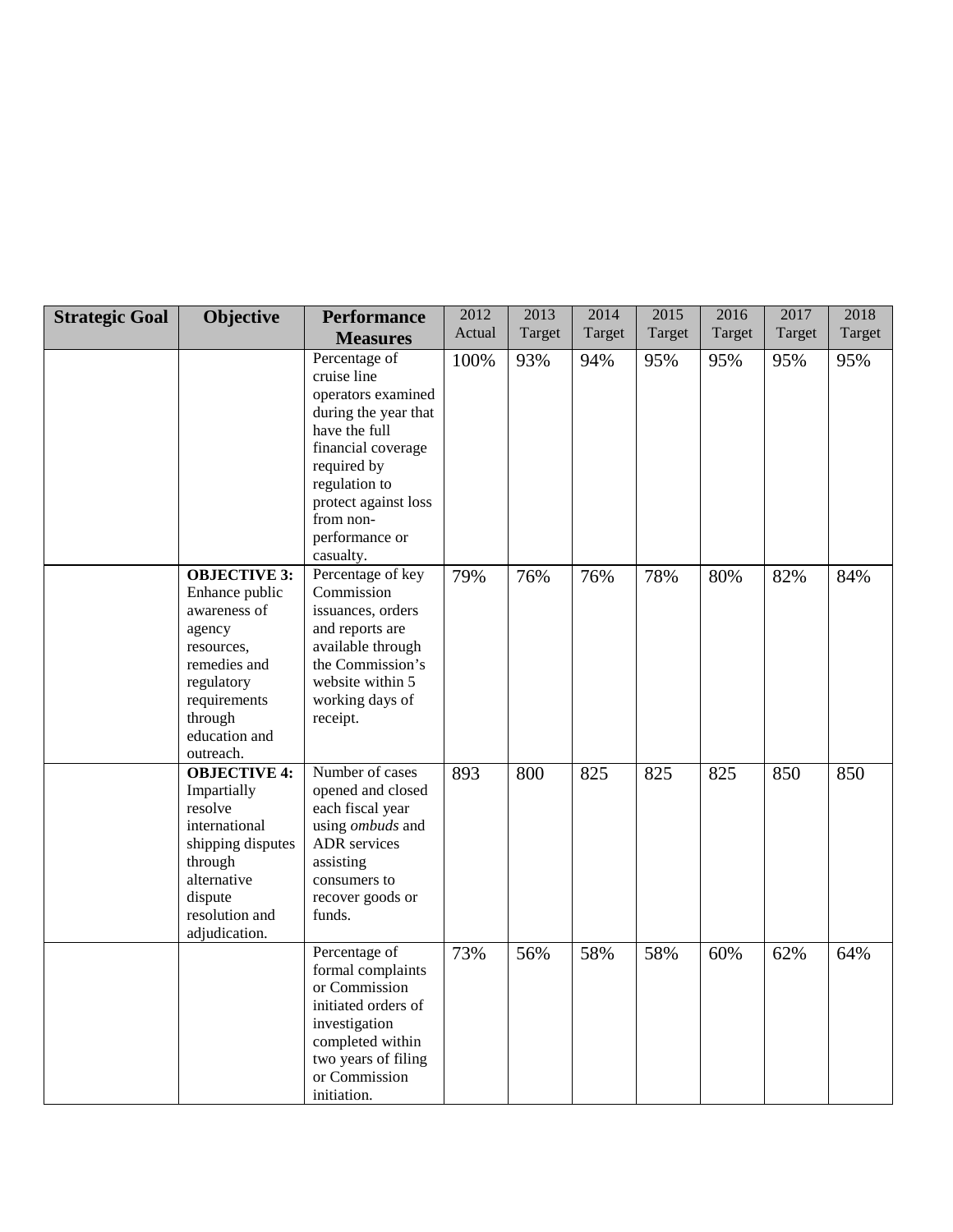## **Federal Maritime Commission**

# **Strategic Plan Fiscal Years 2014-2018**

# **STRATEGIC GOAL 1-** *Maintain an efficient and competitive international ocean transportation system.*

The Federal Maritime Commission ("FMC") or ("Commission") is responsible for the regulation of oceanborne transportation in the foreign commerce of the United States pursuant to the provisions of the Shipping Act of 1984 ("Shipping Act"). A stated policy objective of the Shipping Act is "to promote the growth and development of United States exports through competitive and efficient ocean transportation and by placing a greater reliance on the marketplace." The Commission's oversight of carrier and terminal operator antitrust immunity as part of a non-discriminatory regulatory process works to provide an efficient and economic transportation system in the ocean commerce of the United States. In addition the Commission addresses unfavorable conditions affecting U.S. carriers in U.S. oceanborne trades when such conditions do not exist for foreign carriers.

Following the global economic downturn and during this time of recovery, the Commission's oversight is of key importance. Efficiency and competition in the transportation system are essential to the re-growth of trade and the creation of jobs.

# **OBJECTIVE 1: Enhance efficiency in the trades through the use of asset sharing authority under the Shipping Act of 1984.**

The agency will achieve this objective through a number of strategies (as indicated below) aimed at using its statutory authority in a fair and expeditious manner to readily permit use of asset sharing agreements.

The FMC is also charged with protecting the shipping public, and ultimately American exporters and consumers, from possible abuse of the limited antitrust immunity granted by Congress to international liner carriers and domestic marine terminal operators under the Shipping Act. In addition, the FMC is responsible, under the Foreign Shipping Practices Act of 1988, for investigating whether laws, rules, regulations or practices of foreign governments, or the practices of foreign carriers result in the existence of unfavorable conditions in U.S. trades.

The Shipping Act requires that vessel operating common carriers ("VOCCs") and marine terminal operators ("MTOs") that wish to establish agreements that would benefit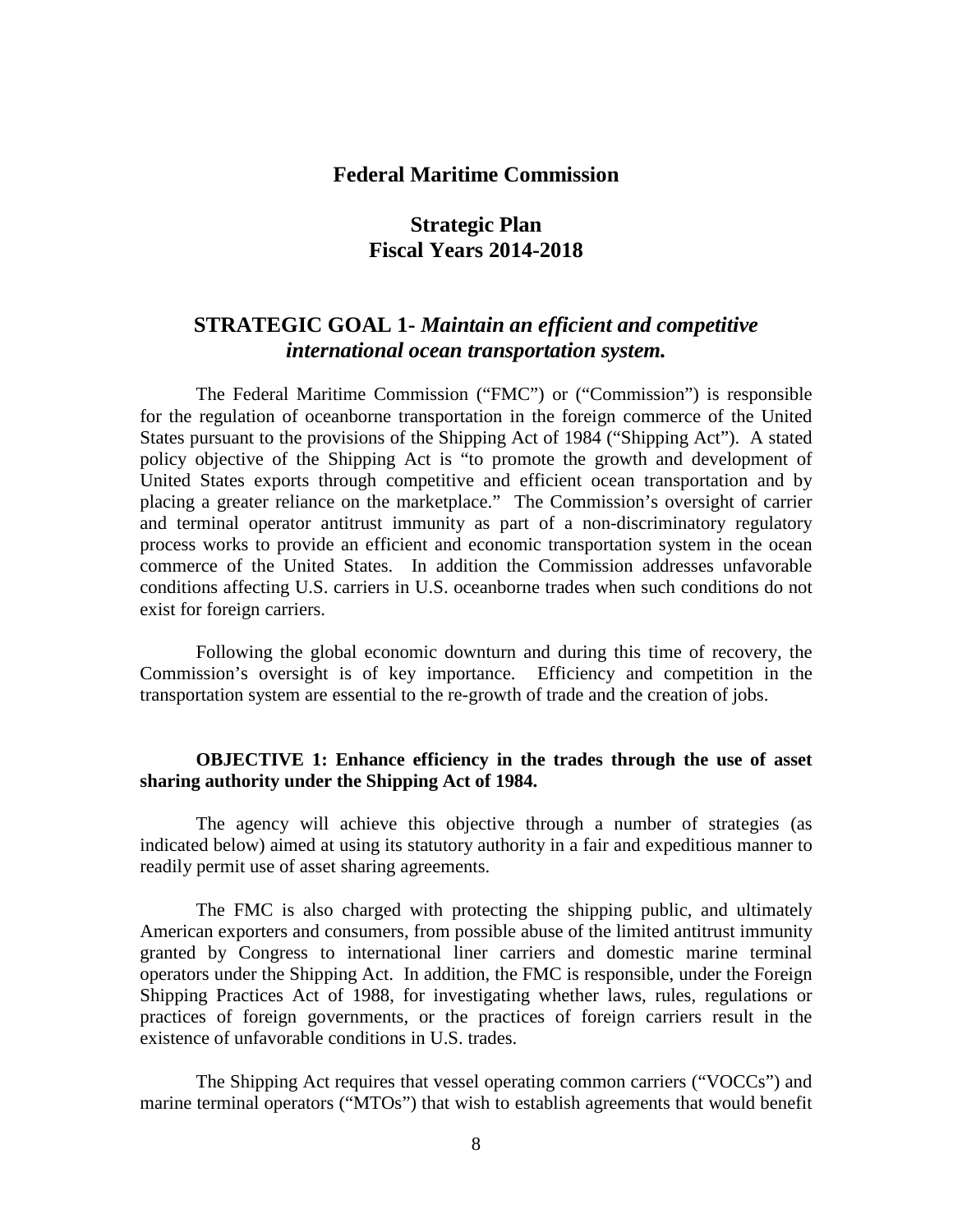from antitrust immunity file copies of their agreements with the FMC. FMC staff review these proposed agreements when they are initially filed, and before they take effect. The FMC allows agreements to proceed when they do not cause competitive harm. The FMC is authorized pursuant to section  $6(g)$  of the Shipping Act to seek appropriate injunction relief against any agreement which is likely to result in a reduction in competition of the sort that could be expected to unreasonably raise transportation costs or reduce transportation service.

The Shipping Act and implementing regulations also authorize the FMC to require that agreement parties (a) provide accompanying information needed to assess certain categories of agreements upon request; (b) file certain standard types of reports including quarterly economic data and/or minutes of meetings held by the agreement parties — depending on the authorities sought in the agreement; and (c) submit special informational reports, if the FMC requires them, once the agreement comes into effect. These reporting requirements, and the economic data and information about agreement activities they provide, allow the FMC to initially evaluate, and continue to monitor on an on-going basis, the conduct of the parties to VOCC and MTO agreements with limited antitrust immunity.

In recent years, the FMC has seen an increase in operational VOCC and MTO agreements, many of which allow cooperation to improve efficiency, allow sustainable growth, or respond to new or imminent environmental regulations. The FMC gives consideration to likely efficiency, sustainability, and environmental benefits when evaluating their net impact on competition, transportation cost, and transportation service.

Under the Foreign Shipping Practices Act of 1988 ("FSPA") the Commission can address adverse conditions affecting U.S. carriers in the U.S. oceanborne trades, when such conditions do not exist for foreign carriers or others providing maritime or maritime-related services in the U.S. Section 9 of the Shipping Act also charges the Commission with regulating the rates, charges, and rules of foreign government-owned or -controlled carriers to ensure that they are just and reasonable.

#### **1. Strategies**

The Commission's performance measure tracking the use of asset sharing agreements will be achieved through the following strategies. These strategies cover a broad range of Commission activities all using agency resources to foster the purposes of the Shipping Act particularly with regard to the asset sharing agreements under this objective.

• Review initial agreements and amendments, including any additional information requested by the FMC, to determine the likelihood that the agreement parties could engage in substantially anti-competitive conduct with respect to transportation costs or services.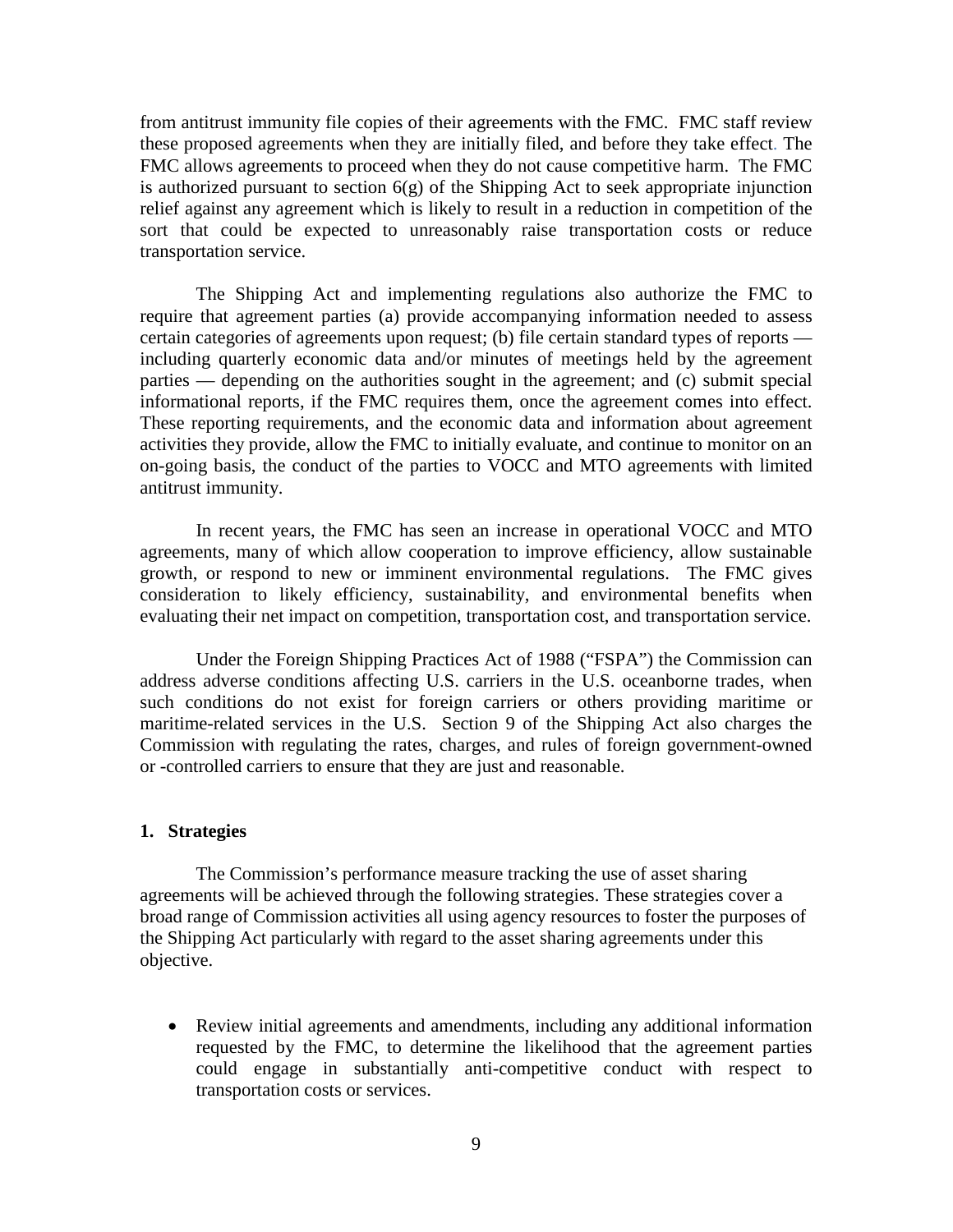- Review, on a regular, on-going basis, the data and information provided in standard reports and special reporting measures to assess the existence or likelihood of substantially anti-competitive conduct or unfavorable trade conditions.
- Initiate meetings with representatives of the FMC's various stakeholder industries to help determine whether anti-competitive behavior or unfavorable trade conditions exist in U.S. trades.
- Conduct research studies on current competition issues with respect to U.S. trades.
- Actively monitor for and record the presence of all foreign controlled carriers in U.S. trades, and regularly review their pricing practices.
- Obtain information via inquiries and/or complaints about conduct or conditions that impede the efficient movement of cargo.
- Assure competitive conditions in the U.S. foreign oceanborne trades by working with agreement parties on an informal basis to negotiate changes in agreements that raise competitive concerns.
- Preserve competition and efficiency in ocean transportation by seeking appropriate injunctive relief under section 6 of the Shipping Act for agreements likely, by a reduction in competition, to produce an unreasonable reduction in transportation service or an unreasonable increase in transportation cost.
- Assess, acknowledge and promote environmentally sustainable shipping practices and environmentally protective agreement activities.
- Address disruptions in the ocean transportation marketplace by investigating carrier and marine terminal operator violations of the Shipping Act.
- Take action under the FSPA to address adverse conditions affecting U.S. carriers in the U.S. oceanborne trades, when such conditions do not exist for foreign carriers or others providing maritime or maritime-related services in the U.S.
- Make rules and regulations affecting shipping in the foreign trade not in conflict with law in order to adjust or meet general or special conditions unfavorable to shipping in the foreign trade.
- Ensure timely action on formal proceedings undertaken to protect competition.
- Maintain and keep up to date an electronic library, accessible from the FMC's website, of agreement documents so as to allow interested parties to easily search for and download those documents.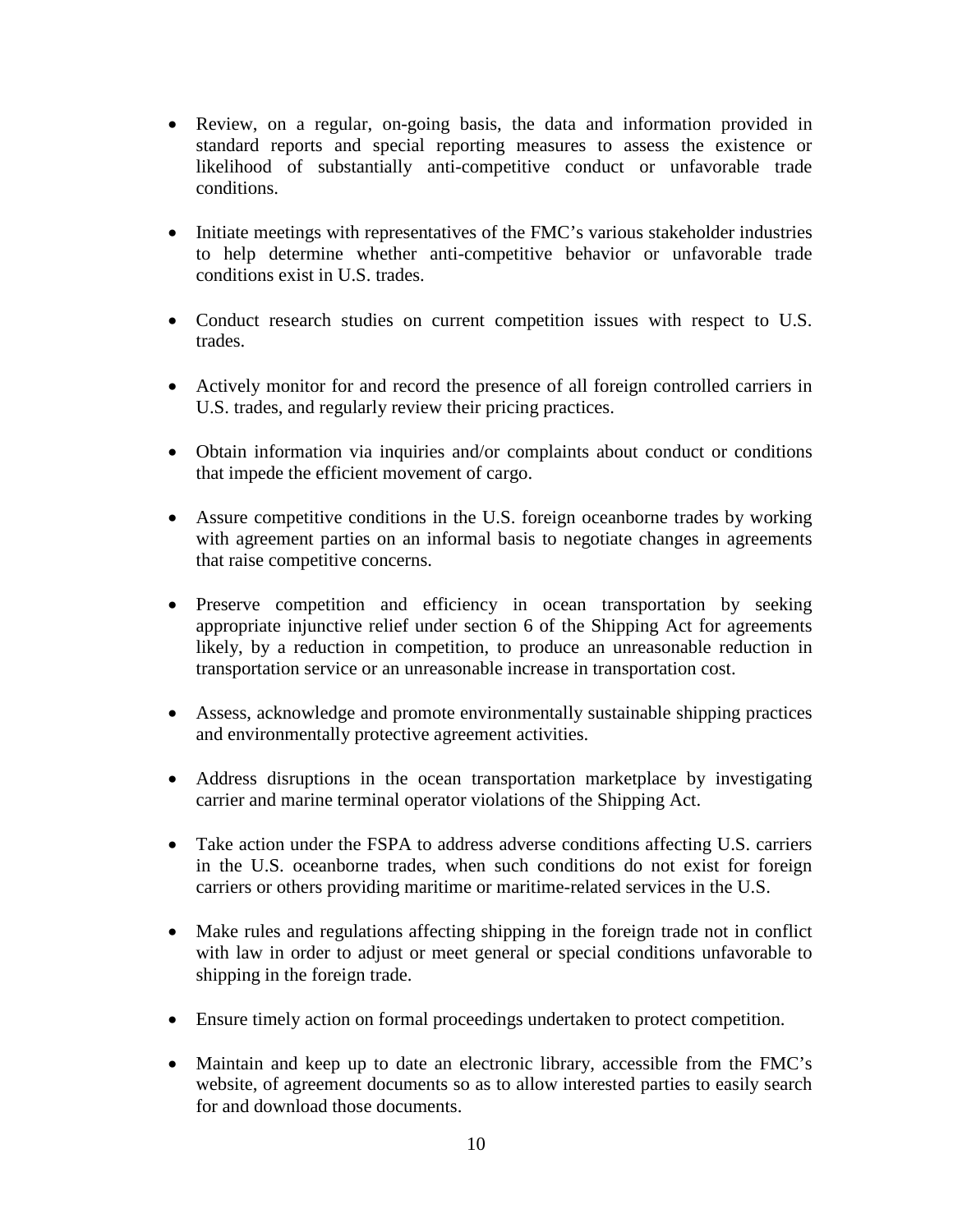#### **2. Five-Year Performance Measure**

• Percentage share of U.S. containerized cargo moving on other agreement parties' vessels in major U.S. trades.

# **STRATEGIC GOAL 2–** *Protect the public from unlawful, unfair and deceptive ocean transportation practices and resolve shipping disputes.*

The FMC has jurisdiction over activities of ocean carriers and marine terminal operators in a variety of their commercial activities in international ocean commerce. The FMC has a wide variety of responsibilities in protecting the shipping public from financial harm.

Those responsibilities include the licensing of ocean transportation intermediaries that serve U.S. trades; assisting the public in the resolution of informal complaints related to the shipment of goods or to passenger vessel cruises; the identification and prosecution of unreasonable or unjust practices by carrier or marine terminals; and the investigation and satisfaction of formal complaints alleging violation of the Shipping Act. To carry out its broad mission, the FMC uses various means including monitoring, investigation, education, enforcement, and ombuds services.

The Commission, and its regional area representatives, also have a role in the education of the public and of industry groups involved in U.S. international trade with respect to their rights and/or responsibilities under the Shipping Act – including informing them of available Commission resources that might be of use to them.

# **OBJECTIVE 1: Identify and take action to end unlawful, unfair and deceptive practices.**

This objective will be met through agency strategies including gathering intelligence, monitoring OTI activity, audits, effective prosecution and dealing with complaints on violations.

The FMC is responsible for ensuring that individual carriers and marine terminal operators, as well as those permitted by agreement to act in concert, treat shippers and other members of the shipping public fairly by not engaging in prohibited acts set out in the Shipping Act. In the effort to identify such practices, the FMC maintains a visible presence amongst regulated entities, collects intelligence in a variety of ways and exchanges intelligence with other regulatory and law enforcement agencies.

In order to ensure compliance with laws and regulations under the jurisdiction of the FMC, various formal and informal actions may be taken by the Commission. Formal investigations are initiated when violations are discovered, though often the Commission enters into settlement agreements ending violative activities.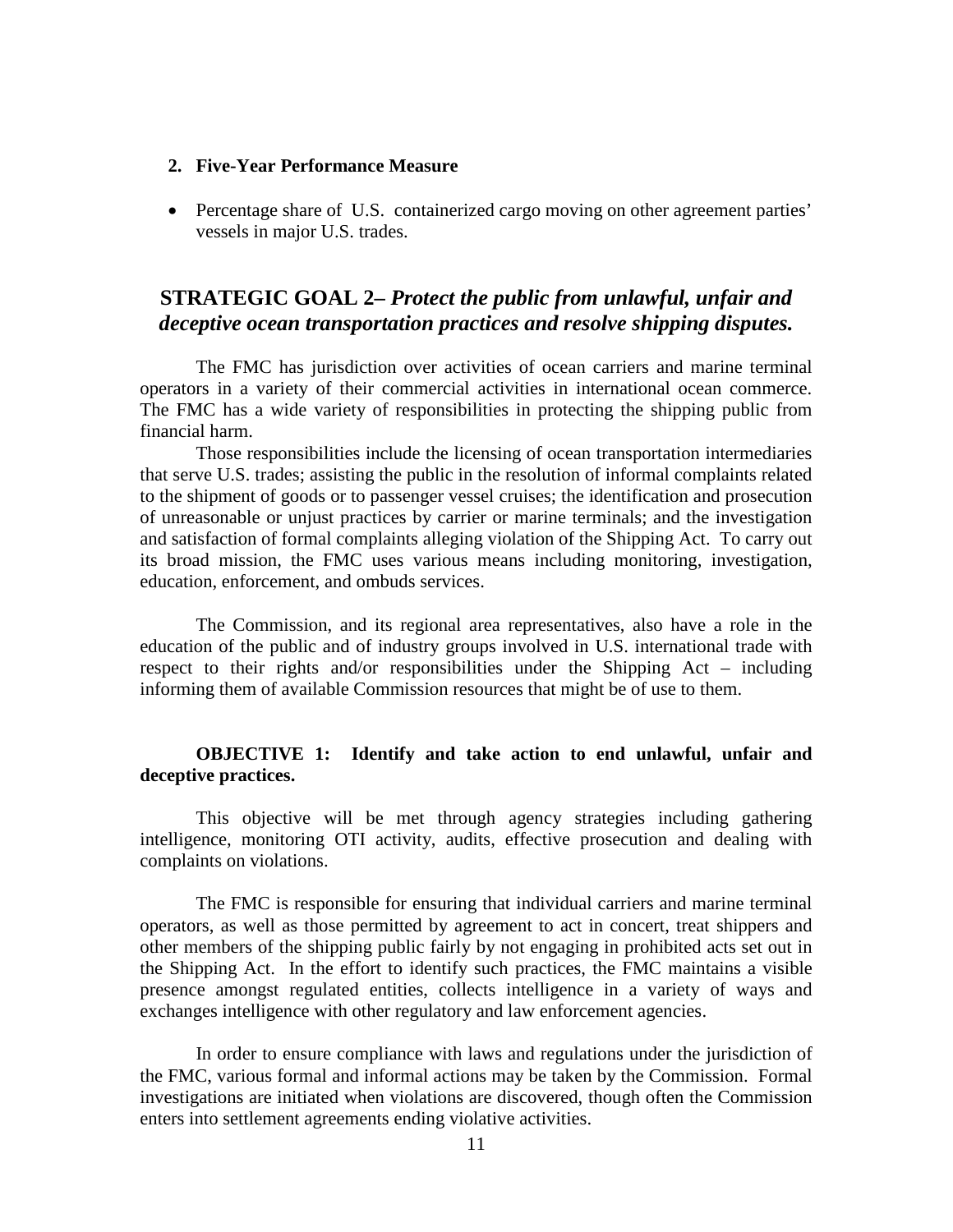### **1. Strategies**

The following strategies are specifically aimed at achieving the five year performance measure of successfully resolving enforcement actions through various means.

- Gather intelligence through visible and accessible presence in the regulated community in order to identify unlicensed OTIs and other violations.
- Monitor advertising in print, television, radio and online to identify illegal practices.
- Gather information related to potential unlicensed OTIs.
- Receive and respond to complaints regarding egregious violations and practices.
- Identify subjects who offer, advertise or provide passage on vessels having berths or staterooms to accommodate 50 or more passengers and have not met FMC financial requirements.
- Audit ocean carriers and OTIs based upon information received and on a random basis.
- Exchange information and liaise with other federal, state and local investigative and regulatory agencies and bureaus.
- Review tariffs for accessibility and accuracy.
- Investigate allegations of unlawful, unfair and deceptive practices.
- Efficiently prosecute alleged violations of the Shipping Act.
- Reach voluntary agreement with alleged violators to cease unlawful, unfair and deceptive practices.
- Respond to inquiries regarding complaint history of transportation providers and advise consumer of means to protect themselves.

### **2. Five-Year Performance Measures**

• Percentage of enforcement actions taken under the Shipping Act successfully resolved through favorable judgment, settlement, issuance of default judgment, or compliance letter or notice.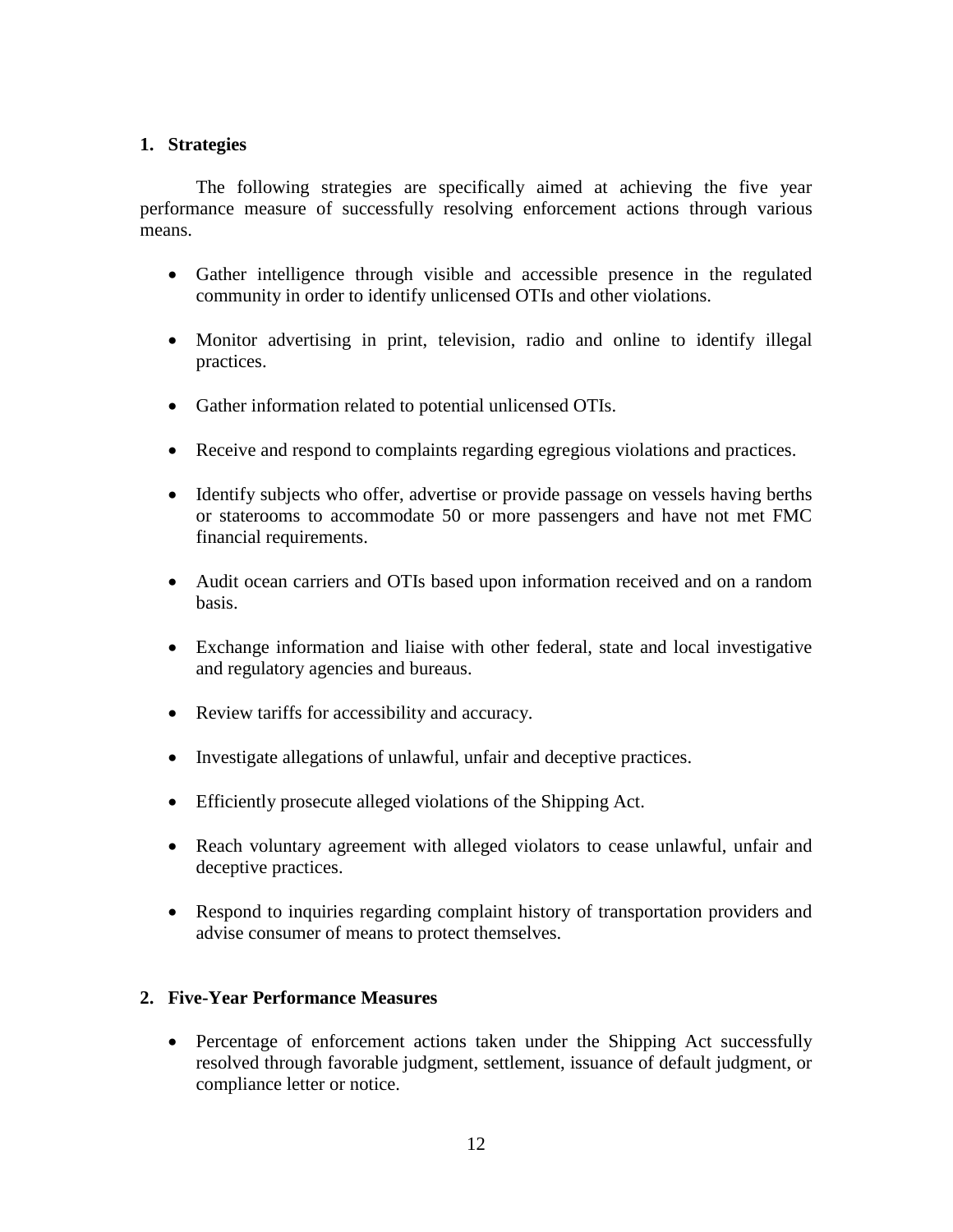### **OBJECTIVE 2: Prevent public harm through licensing and financial responsibility requirements.**

To prevent public harm the Commission has developed the following four strategies: OTI licensing, issuing PVO certificates, monitoring PVO unearned passenger revenue and updating bond and coverage amounts.

The FMC licenses and regulates ocean transportation intermediaries ("OTIs"), including ocean freight forwarders and NVOCCs, and ensures that OTIs have sufficient financial responsibility. As well, the FMC issues certificates to owners and operators of passenger vessels ("PVOs") that have evidenced financial responsibility to satisfy liability incurred for nonperformance of voyages and for death or injury to passengers and other persons.

### **1. Strategies**

The following strategies support the Commission's five year performance measures of tracking the expeditious review of OTI licensing applications and assuring cruise line operator compliance with FMC financial responsibility requirements.

- License OTIs with the requisite character, experience and financial responsibility.
- Issue PVO certificates to cruise line operators that have met regulatory requirements for proof of financial responsibility.
- Monitor PVO unearned passenger revenue ("UPR") reports and conduct on-site review of PVOs' UPR receipts.
- Review and update OTI bonds and coverage amount

### **2. Five-Year Performance Measures**

- Percentage of decisions on completed OTI license applications rendered within 60 calendar days, facilitating lawful operation of OTIs with the appropriate character and experience requirements.
- Percentage of cruise line operators examined during the year that have the full financial coverage required by regulation to protect against loss from nonperformance or casualty.

**OBJECTIVE 3: Enhance public awareness of agency resources, remedies and regulatory requirements through education and outreach.**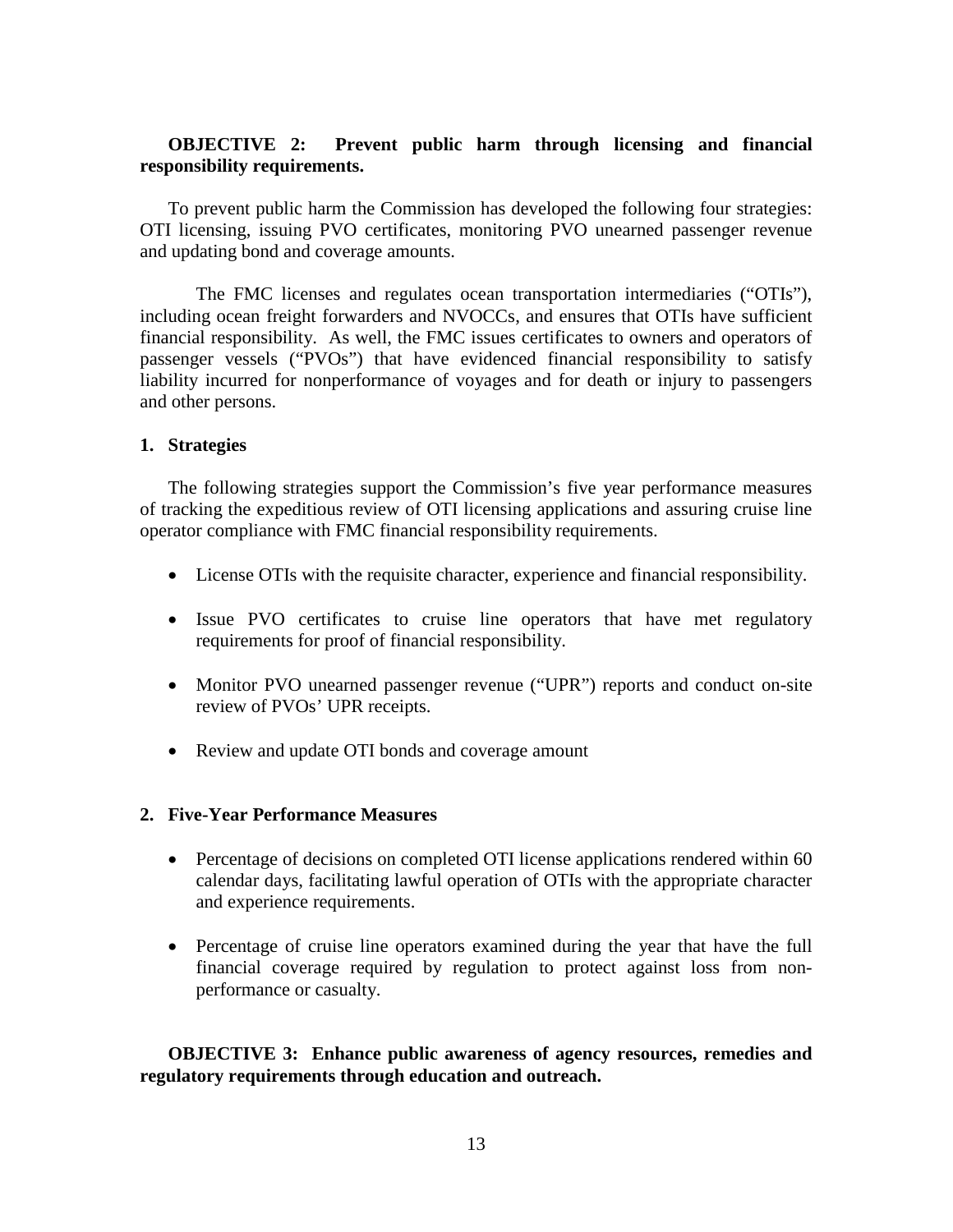The Commission developed various educational and outreach strategies in support of this objective in assuring that the public is fully aware of their regulatory responsibilities and how the agency can be of service to them.

Protection of the public requires knowledge on the part of regulated parties and users of their services as to FMC regulatory requirements. As well, the public needs to be well informed of the services offered by the FMC and the remedies available in the event of noncompliance, injury or unresolved disputes.

### **1. Strategies**

.

The following strategies aimed at enhancing public awareness include a specific focus on the performance measure of posting certain actions on the agency website within 5 days.

- Maintain an accessible presence in local regulated communities.
- Proactively educate regulated parties of regulatory requirements.
- Maintain VOCC and NVOCC tariff location information on the agency website.
- Emphasize OTI requirements to new licensees by letter.
- Promote awareness of FMC licensing and financial requirements.
- Make available to the public key documents in all Commission formal proceedings through the Commission website.
- Create and produce brochures to educate industry and public about FMC requirements and services.
- Promote general awareness of resources available through Commission's website.
- Continuously expand and update information available to the public through the website, including list of licensed OTIs.

### **2. Five -Year Performance Measures**

• Percentage of key Commission issuances, orders and reports that are available through the Commission's website within 5 working days of receipt.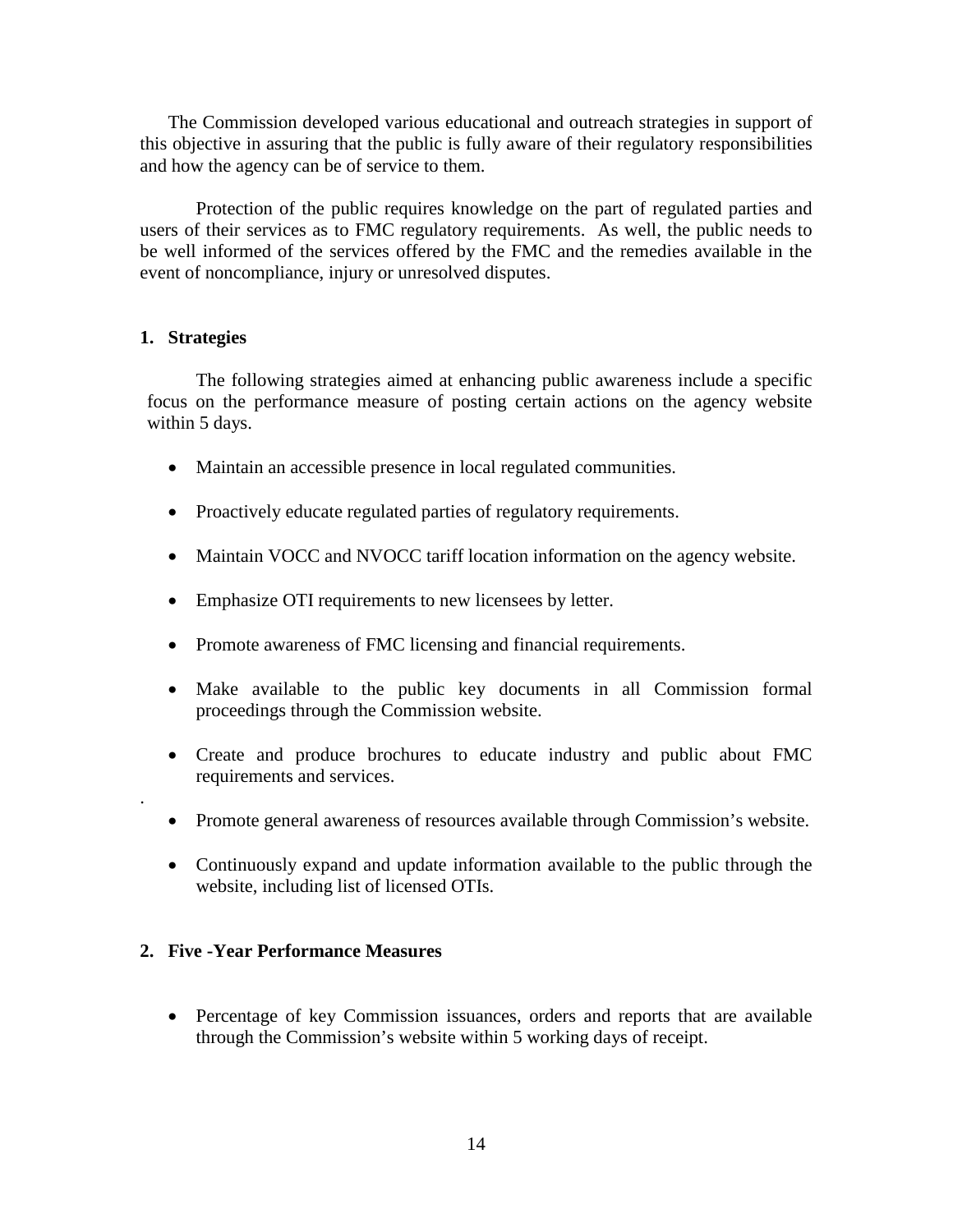# **OBJECTIVE 4: Impartially resolve international shipping disputes through alternative dispute resolution and adjudication.**

The following strategies carry out this objective of fostering ADR and adjudication as an efficient and least costly and contentious means of resolving shipping disputes. These strategies concern *ombuds* services, facilitating ADR, arbitration, and timely conduct of proceedings.

The Commission has several means by which the public or entities in the shipping industry may seek resolution of disputes or complaints. The Commission provides *ombuds* services to assist parties in resolving complaints informally through its office of Consumer Affairs and Dispute Resolution and its Area Representatives. Formal complaints of alleged Shipping Act violations may be filed for adjudication by an administrative law judge. Parties may seek the assistance of a trained neutral at any stage in a formal proceeding or in the first instance for resolution using ADR processes.

# **1. Strategies**

The principle measure capturing the effectiveness of these strategies is the number of cases using *ombuds* and ADR services. The strategies were developed to encourage the use of such services and bring about timely resolution of disputes.

- Provide *ombuds* services to informally resolve passenger vessel, household goods and other shipper complaints.
- Encourage the use of and provide facilitative ADR services to parties who request services of a trained neutral in resolving disputes and shipping problems that affect international ocean shipping.
- Adjudicate disputes under the jurisdiction of the agency through the administrative law judge ("ALJ"), with the possibility of appeal to the Commission, use of settlement officers and through arbitration.
- Timely conduct Commission proceedings so that litigants and industry can adjust behavior accordingly.

## **2. Five -Year Performance Measures**

- Number of cases opened and closed each fiscal year using *ombuds* and ADR services assisting consumers to recover goods or funds.
- Percentage of formal complaints or Commission initiated orders of investigation will be completed within two years of filing or Commission initiation

•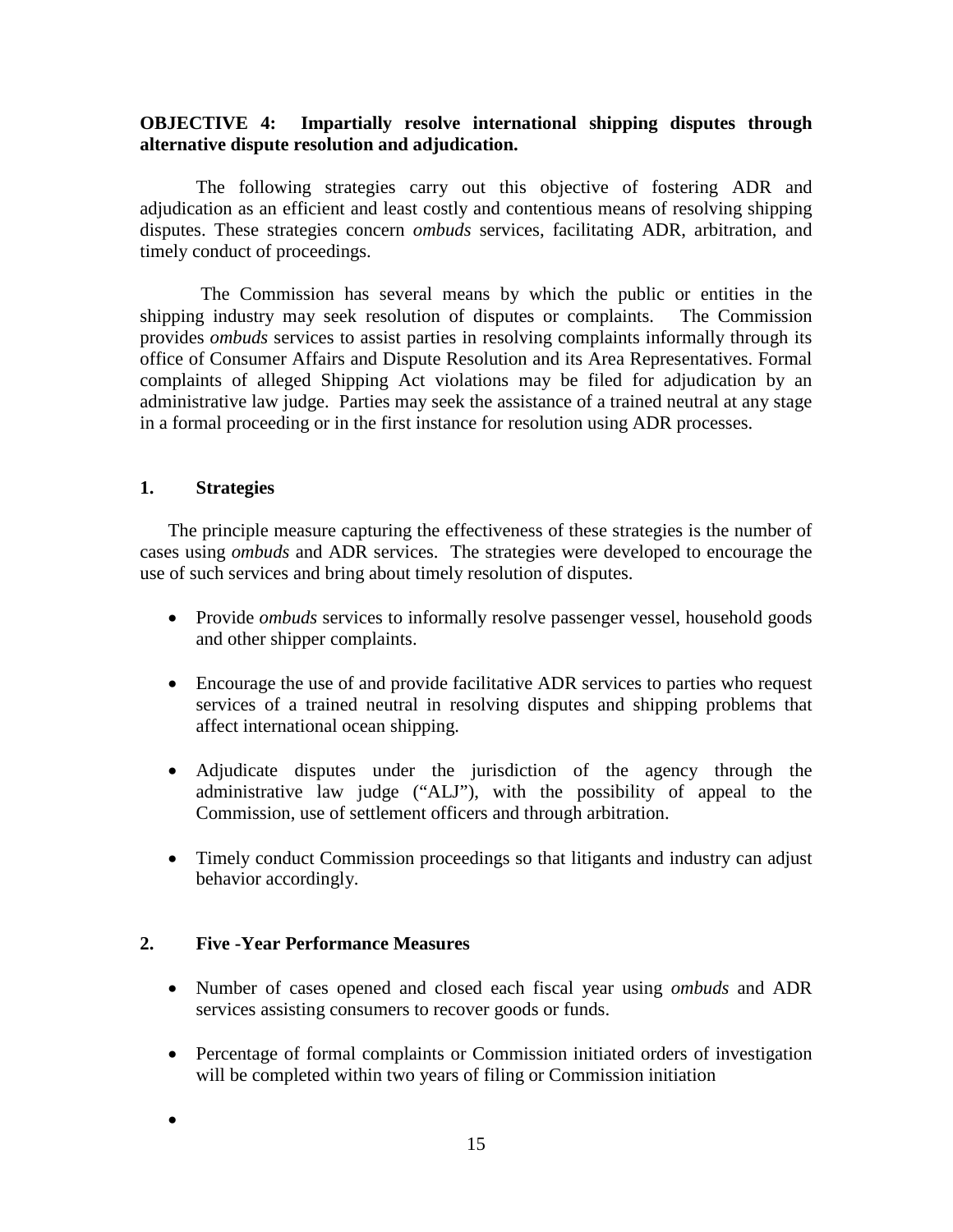# **Administrative Strategies in Support of Agency Objectives**

In pursuing its strategic goals of maintaining an efficient and competitive international transportation system and protecting the shipping public from unlawful, unfair and deceptive ocean transportation practices, the FMC recognizes the critical importance of providing effective, performance-oriented management and of ensuring that all resources allocated to its mission are wisely employed. Separate but linked plans and measurement mechanisms are in place for human capital, information technology and financial management at the Commission.

The Commission's ability to carry out its mission and serve its customers depends on having a well trained, highly skilled, and flexible workforce. Critical to accomplishing the agency mission is a commitment to the principles of Equal Employment Opportunity (EEO), diversity and the implementation of EEO policies and objectives to enhance the quality of our work life and productivity of our workforce. The Commission's Office of Equal Employment Opportunity effectively carries out this mission.

 The Commission's *[Human Capital Plan](http://fmcmail.fmc.gov/exchweb/bin/redir.asp?URL=http://home.fmc.gov/OMD/HCP.pdf)* (for FY 2012 – 2017) aligns our human capital with our operational, information technology, and support processes in order to develop a performance-based organization. FMC's [Human Capital Accountability Plan](http://fmcmail.fmc.gov/exchweb/bin/redir.asp?URL=http://home.fmc.gov/OMD/FMC%2520HC%2520Accountability%2520Plan-final.pdf) guides human capital decisions using data-driven information and results-oriented planning techniques. It will ensure human capital needs are carefully considered as part of the Commission's strategic planning and budgeting processes and will contribute to our mission success by monitoring and evaluating the progress and results of human capital goals, programs, and activities.

Planning is ongoing for use of information technology (IT) resources necessary to drive accomplishment of the Commission's strategic goals. Upon the publication of this plan in final, the Commission will have in place a 2014-2018 IRM Strategic Plan. The Commission is committed to an integrated approach to IT capital planning and investment control — both of which are driven by the Commission's Strategic Plan and its need to meet mission objectives in an efficient, transparent, and effective manner. Information technology planning is driven by programmatic needs of the Commission.

Financial systems are monitored and audited annually as required by the Federal Manager's Financial Integrity Act of 1982, the Chief Financial Officers Act of 1990 (CFO Act), as amended, and the Government Management Reform Act (GMRA) of 1994 and reported annually through the Performance and Accountability Report. The Federal Managers' Financial Integrity Act (FMFIA) of 1996 requires that agencies establish controls that reasonably ensure that obligations and costs comply with applicable law; assets are safeguarded against waste, loss, unauthorized use, or misappropriation; and revenues and expenditures are properly recorded and accounted for. It requires the agency head to provide an assurance statement of the adequacy of management controls and conformance of financial systems with Government standards. As well, the CFO Act mandates annual audits of the Commission's internal controls systems. The Commission is committed to maintaining an unqualified audit opinion on audits of its Annual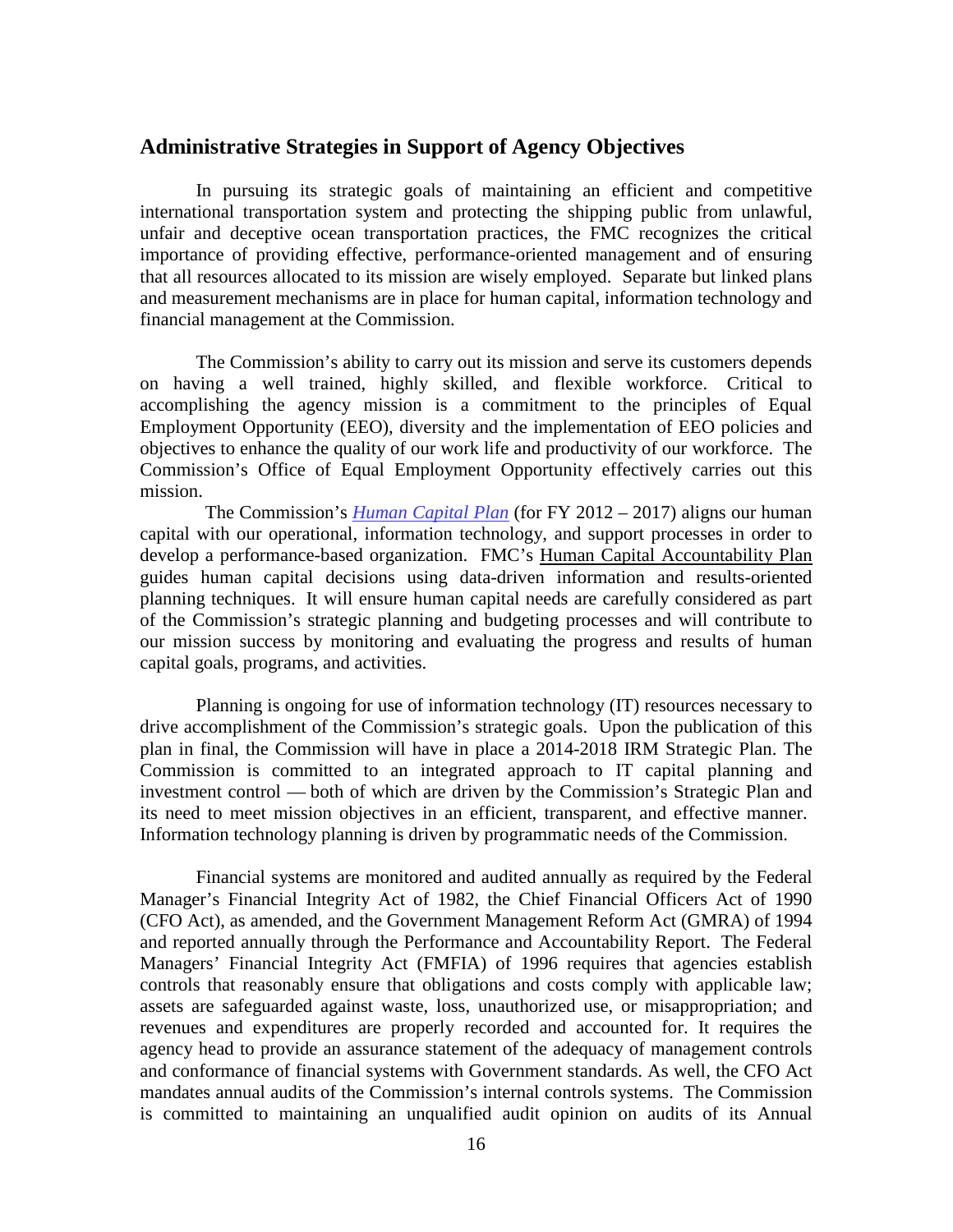Financial Statements. Further, the Commission is committed to addressing matters identified through the Financial Statement Audits involving internal controls and operations considered material weaknesses. By carefully and closely monitoring all of its

operational programs, personnel needs, planning processes, financial and procurement practices, and vital support activities, the agency strives to ensure that its strategic goals are not only being met – but being advanced in ways that make the most productive, efficient, and sustainable use of the scarce resources with which it has been entrusted.

# **1. Strategies**

 The FMC realizes the critical importance of the administrative component of the agency in support of agency strategic goals, objectives and performance measures. The following strategies addressing budget, planning, human resources, procurement and IT were developed to assure an effective administrative support program within the FMC.

- Develop annual budget directly linked to strategic and annual performance plans for submission to the Congress and OMB.
- Annually measure performance as established in the strategic plan and assess the efficacy of performance measures for preparation of the annual performance plan.
- Identify and alleviate current and future skill gaps by fostering human resources management principles, including recruitment and placement, position classification and pay administration, occupational safety and health, employee assistance, employee relations, workforce discipline, performance management and incentive awards, employee benefits, career transition, retirement, employee development and training, personnel security, and equal employment opportunity.
- Promote economy and efficiency by detecting waste, fraud and abuse in the agency's programs via auditing agency operations.
- Increase energy efficiency by implementing environmental programs throughout agency operations, including reducing green house gases, recycling waste and conservation of resources.
- Ensure program compliance with various rules and regulations regarding such areas as forms clearance, Paperwork Reduction, Small Business Paperwork Reduction Act, and other federally required reports and submissions.
- Execute financial management policies and programs, manage agency appropriations, administer internal control systems for agency funds, travel and cash management, and coordinate with contractors who provide accounting and payroll services.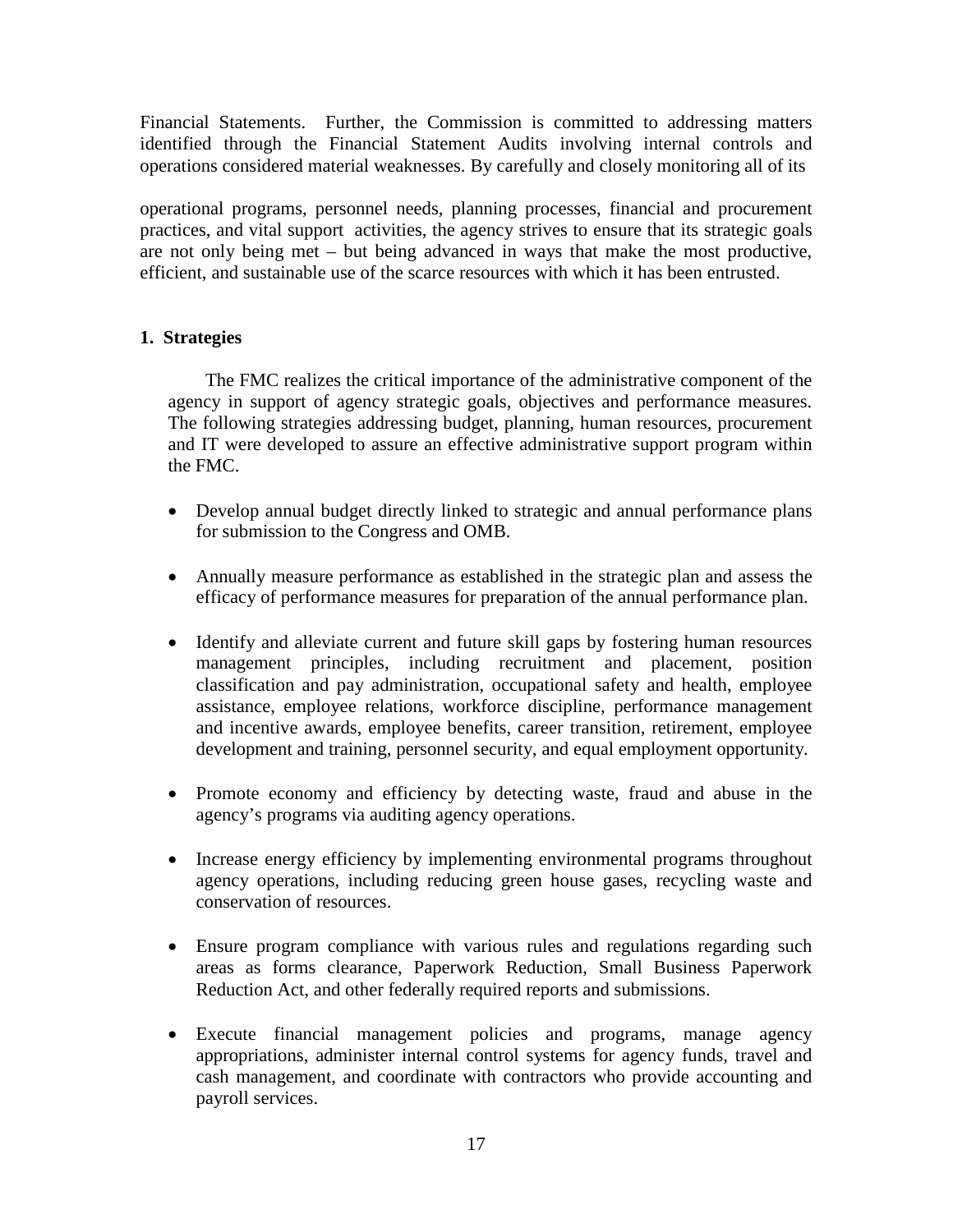- Monitor performance to ensure the agency's program operations are effectively, efficiently, and sustainably supported via telecommunications, procurement of administrative goods and services, property management, space, printing and copying, mail and records services, facilities and equipment maintenance, and transportation.
- Provide guidance to staff regarding administrative matters, including procurement, personnel and contracting issues.
- Utilize technology and IT expertise to streamline the agency's work processes and enhance the productivity and efficiency of the workforce to support the needs of the commission.

### **Factors Affecting the Achievement of Goals**

The FMC is a small agency that has established considerable in-house expertise in the legal, economic and organizational aspects of international liner shipping and the inter-modal movement of ocean cargo. That expertise allows the FMC to effectively pursue its goals of maintaining a competitive international ocean transportation system and protecting the public from unlawful, unfair and deceptive practices efficiently at a very modest cost to the taxpayer and with a minimum regulatory burden on stakeholder industries.

A significant challenge facing the agency is the potential reduction in its operating budget. Given that the predominant portion of the agency's costs is salaries, reductions in payroll through attrition or furloughs (as is the case in FY 2013) may be inevitable. The agency will continue to be seriously hampered in making necessary IT improvements.

In spite of the above fiscal austerity the agency will need to maintain its relevant expertise through the recruitment, training and retention of highly qualified attorneys, economists, industry specialists, and information technology experts. The importance of the recruitment and retention issue is likely to increase as the agency's experienced personnel reach retirement age, and in the face of competition from other federal agencies seeking to replace their retiring personnel.

Addressing the use of information technologies is one way in which the FMC is able to do more with less. The increasing importance of information technologies results not only from its contribution to the agency's ability to collect and process information more efficiently and accurately, but also because of the agency's need to keep up with the electronic-business practices of the industries it regulates. Greater use of information technology also helps make many of the aspects of licensing, certification and information filing simpler and easier to accomplish for the agency's stakeholders. IT is critical to the maintenance and effective use of various key agency databases.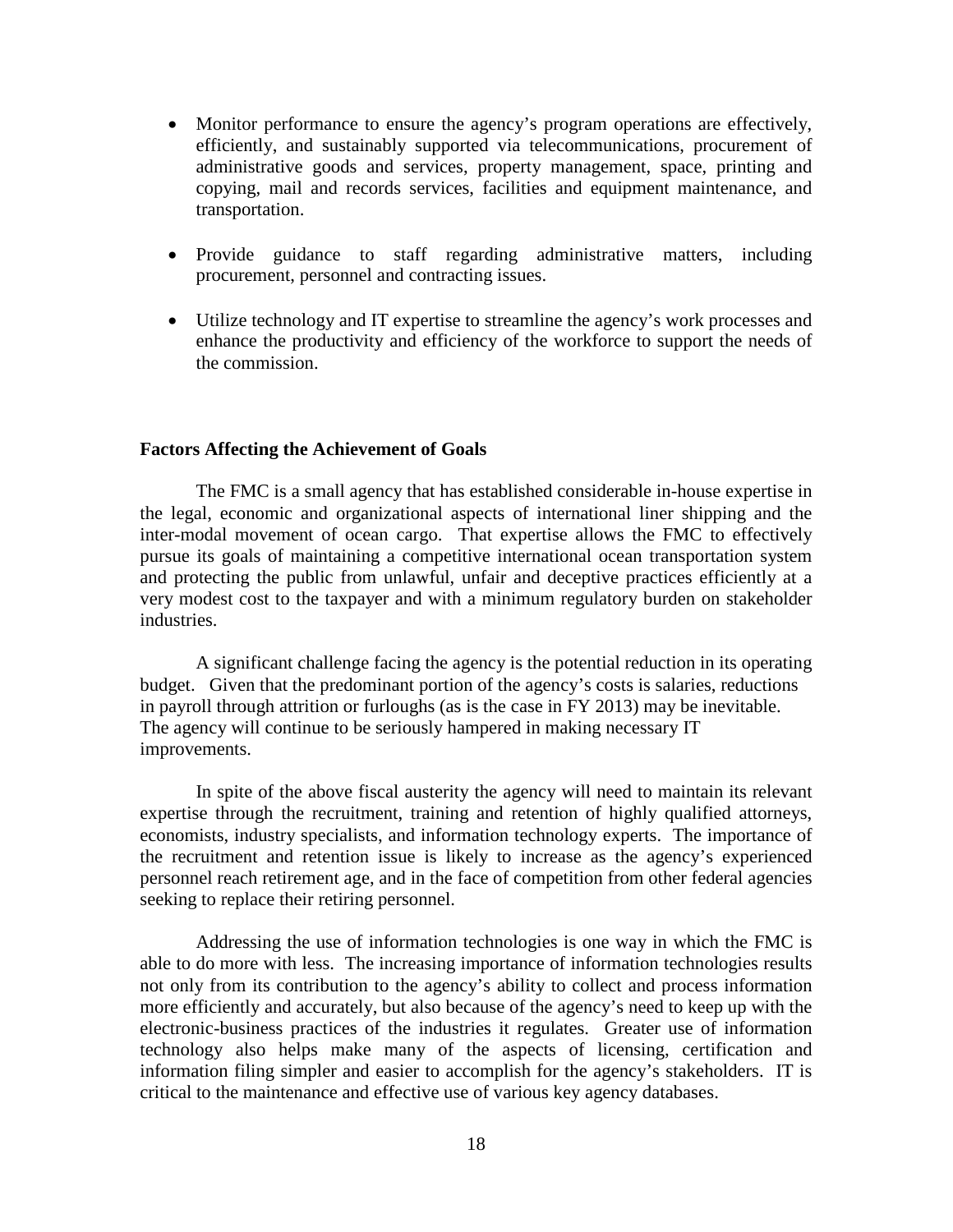The security of agency databases and confidential business reports and associated documents filed with the FMC has received increasing attention in recent years. Enhanced and extended applications of information technologies helps ensure that security.

The FMC regulates international ocean liner transportation, and is also involved, through its regulation of marine terminal operators, with aspects of the intermodal movement of ocean cargo in the U.S. In addition, foreign-based ocean transportation intermediaries are subject to statutory bonding requirements under FMC jurisdiction. To the extent that there are changes in the regulatory treatment of international liner operations by foreign governments, as was the case in Europe beginning in late 2008 with the FMC's publication of its *Study of the 2008 Repeal of the Liner Conference Exemption from European Union Competition Law*, the agency will continue to monitor such changes and the likely effect of such changes on U.S. trades. Over time, and depending on their actual impacts, regulatory changes in other regions could also provide a possible impetus for a review of U.S. statutes or regulations on liner shipping. Consequently, FMC analyses of possible future proposals for statutory revisions may be required.

Finally, in recent years the FMC has witnessed the filing of new types of agreements -- especially marine terminal agreements -- that address nontraditional issues such as traffic congestion, environmental mitigation proposals, terminal operational efficiencies, and infrastructure funding. These nontraditional agreements tend to involve industries (drayage trucking and rail service), operations (pooling of chassis), and issues (air pollution, public health, infrastructure finance) that require the development, by agency staff, of additional information sources and areas of expertise. Not infrequently, these nontraditional agreements have potentially significant pricing and service consequences. To the extent that the filing of nontraditional agreements increases in coming years – which seems to be the likely trend – they will continue to weigh heavily on the agency's limited resources.

### **Program Evaluations**

In general, the FMC will continue to evaluate its programs, both that address industry competition and those designed to protect the public from unlawful, unfair and deceptive practices, to ensure that they focus on the areas of greatest concern as determined by the analysis of required and special reporting requirements, stakeholder outreach discussions, and informal complaints. In addition, the agency will evaluate the extent to which its compliance activities are effectively addressing identified problem areas, and will implement any changes needed to improve compliance targeting.

The FMC will periodically review its initial agreement review process and ongoing monitoring programs to determine whether the current reporting requirements continue to provide adequate information in light of changing industry conduct and new types of agreements being filed. In particular, the process for monitoring non-traditional agreements, and ensuring oversight of agreement implementation activities, will be assessed.